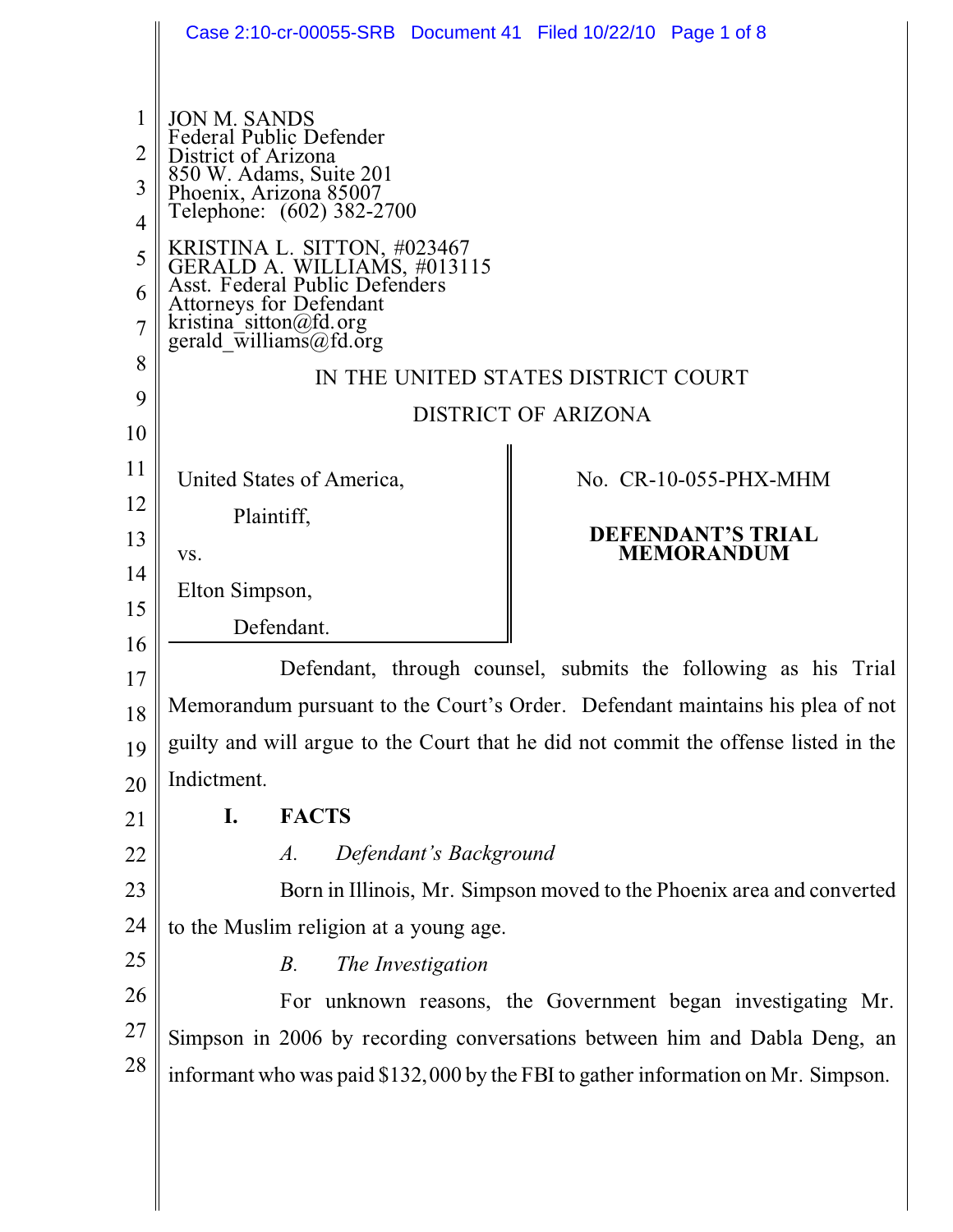1 2 3 4 5 6 7 8 9 The Government has disclosed recordings of conversations between Mr. Deng and Mr. Simpson, gathered through the use of a body wire. Overall, the investigation includes 225 compact discs that cover 327 days of conversations between Mr. Deng and Mr. Simpson in the period between March of 2007 and November of 2009. Most consist of conversations between Mr. Deng and Mr. Simpson regarding the Muslim religion, various daily events and their favorite eating establishments. The Government's evidence supporting the charge will include snippets of six (6) recordings, for a total of 17 minutes and 31seconds of dialogue over the course of well over 1500 hours of conversation.

10

11 12 13 14 15 16 The recordings do not contain even one instance wherein Mr. Simpson speaks about or even implies he knows anything about, believes in, is affiliated with, has connections to or wishes to fight with al-Shabaab, the Somalian foreign terrorist organization mentioned in the Government's trial memorandum. There is likewise no evidence wherein Mr. Simpson referenced Osama Bin Laden or his call for individuals to support jihad in Somalia.

17 18 19 20 21 22 23 24 25 26 27 28 The Government states in its memo that a "frequent topic" of conversation between Mr. Deng and Mr. Simpson "was jihad and the obligation to fight jihad overseas." The defense has found no evidence of these "frequent" conversations while perusing the body wires. Thus far, the Government has failed to show even one instance where Mr. Simpson mentions "violent jihad" in Somalia. That phrase is one made up by the Government, likely because it is aware that the word jihad in the Muslim religion does not necessarily imply violence. Instead, jihad signifies a struggle between two forces. Muslims use the word "jihad" to signify one of three types of struggles: 1. An internal struggle to maintain faith, 2. The struggle to improve the Muslim society, or 3. The struggle in a holy war. In fact, the prophet Muhammad characterized an armed struggle to be a "little jihad"

2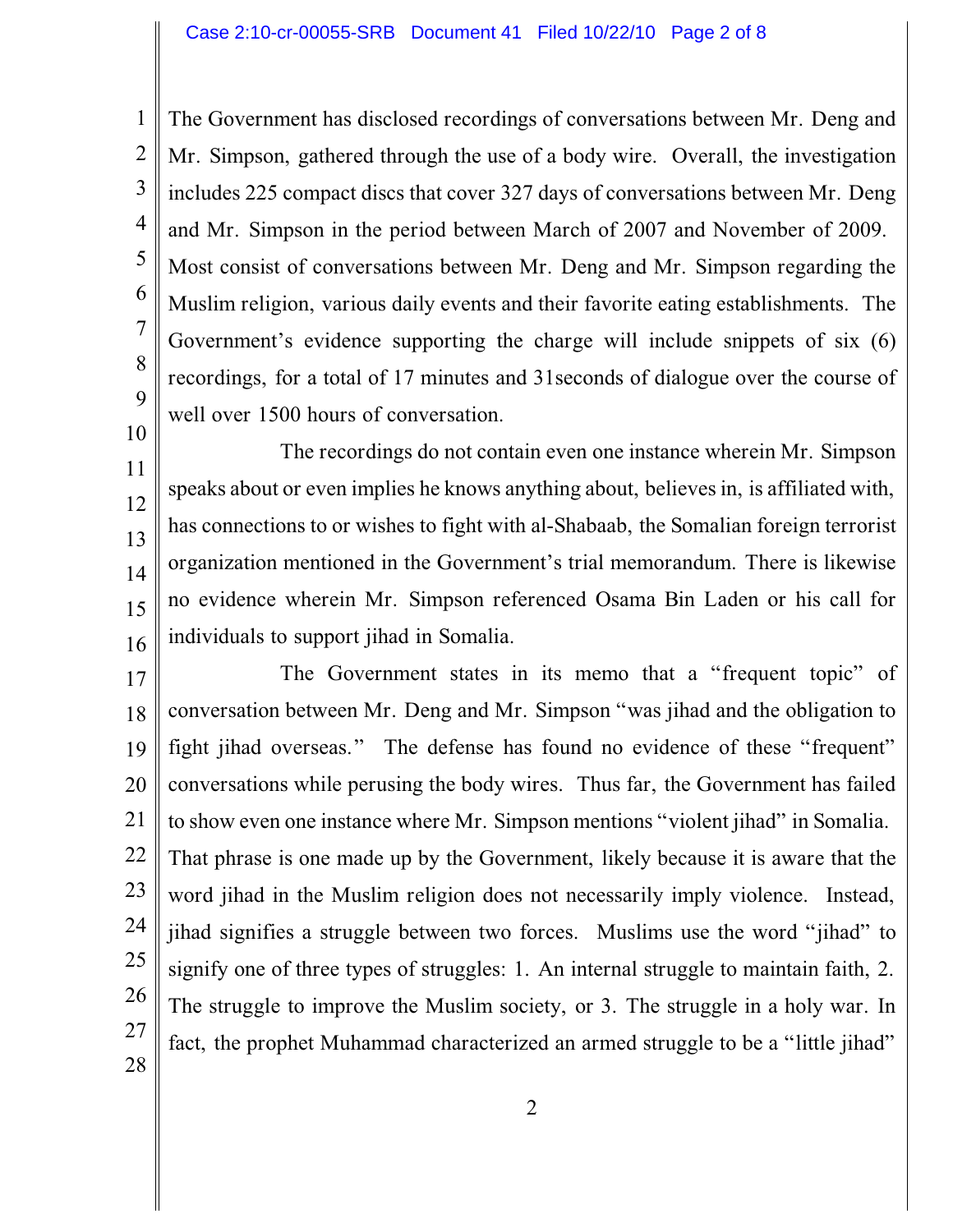1 2 3 4 5 but considered the spiritual, individual version of holy war, otherwise known as the war within a Muslim person, as the "great jihad." For example, fornication is prohibited by the Muslim culture. When a member of the Muslim faith sees a woman who is attractive, that individual suffers a jihad, an internal struggle between his faith and his desire.

*C. The alleged offense*

6

20

21

22

23

24

25

26

27

. . .

. . .

28

7 8 9 10 11 12 13 14 15 16 17 On May 27, 2009, Mr. Simpson told Mr. Deng, "We need to go to Somalia. We can make it to the battlefield. It's time to roll." Nearly eight months later and just two weeks after Umar Farouk Abdulmutallab attempted to blow up a plane in Detroit on Christmas Day, agents arrived at Mr. Simpson's house to stop him from proceeding to South Africa, where he had enrolled in school to study Islam. Agents have verified that Mr. Simpson purchased a ticket to South Africa and also that he had a visa allowing him to travel to South Africa. (The distance from South Africa to Somalia is roughly 2300 miles and would require travel through several countries. This is longer than the distance between San Diego, California and Jacksonville, Florida, which is about 2100 miles.)

18 19 Agent Hebert testified under oath at the grand jury proceeding and described his contact with Mr. Simpson on January 7, 2010, as follows:

Throughout the conversation, we had basically *intimated* to him that we knew he had talked to others on other occasions about traveling not only to South Africa but also to Somalia. Even though we asked in *round about* ways, [Mr. Simpson] continued to deny any sort of discussions of traveling to Somalia.

Towards the end of the conversation, I specifically said, "I want a 'yes' or 'no' answer. **Have you discussed traveling to** *or* **are you planning to travel to Somalia?**"

- [Mr. Simpson] said, "No." . . .
- 3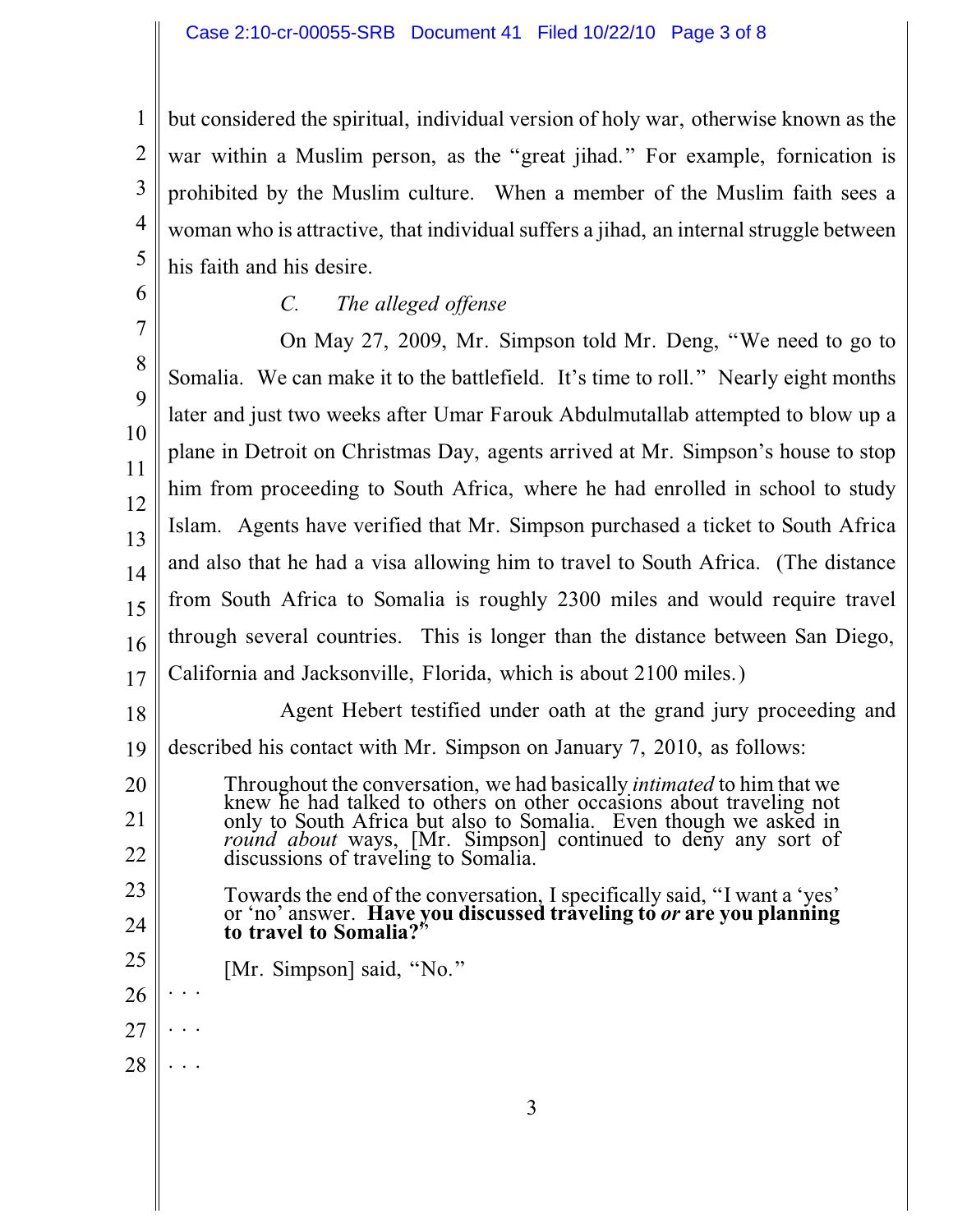1 2 3 4 5 6 7 8 9 10 11 12 13 14 15 16 17 18 19 20 21 22 23 24 25 26 27 **II. APPLICABLE LAW** The Government misstates the law the Court must follow in arriving at its verdict. *A. 18 U.S.C. §1001* In order for the defendant to be found guilty of this charge, the government must prove each of the following elements beyond a reasonable doubt: 1. First, the defendant made a statement, 2. Second, that statement was false, 3. Third, the defendant acted willfully, that is deliberately and with knowledge that the statement was untrue, 4. Fourth, the statement was material to the government agency's activities or decisions, and 5. Fifth, the matter is within the jurisdiction of the federal investigating agency. *United States v. Jiang, 476 F.3d 1026, 1029 (9th Cir. 2007) citing United States v.* Camper, 384 F.3d 1073, 1075 (9<sup>th</sup> Cir. 2004). *See also* 9<sup>th</sup> Circuit Model Jury Instruction 8.66. A statement is material if it could have influenced the agency's decisions or activities. If a question is ambiguous, it is up to the trier of fact to determine whether the defendant understood the question as the government did and answered falsely. *United States v. Culliton*, 328 F.3d 1074, 1078 (9<sup>th</sup> Cir. 2003). The trier of fact determines which of the plausible interpretations of an ambiguous question the defendant comprehended and responded to. *Id.*, *United States v. Matthews*, 589 F.2d 442, 445 ( $9<sup>th</sup>$  Cir. 1978).

28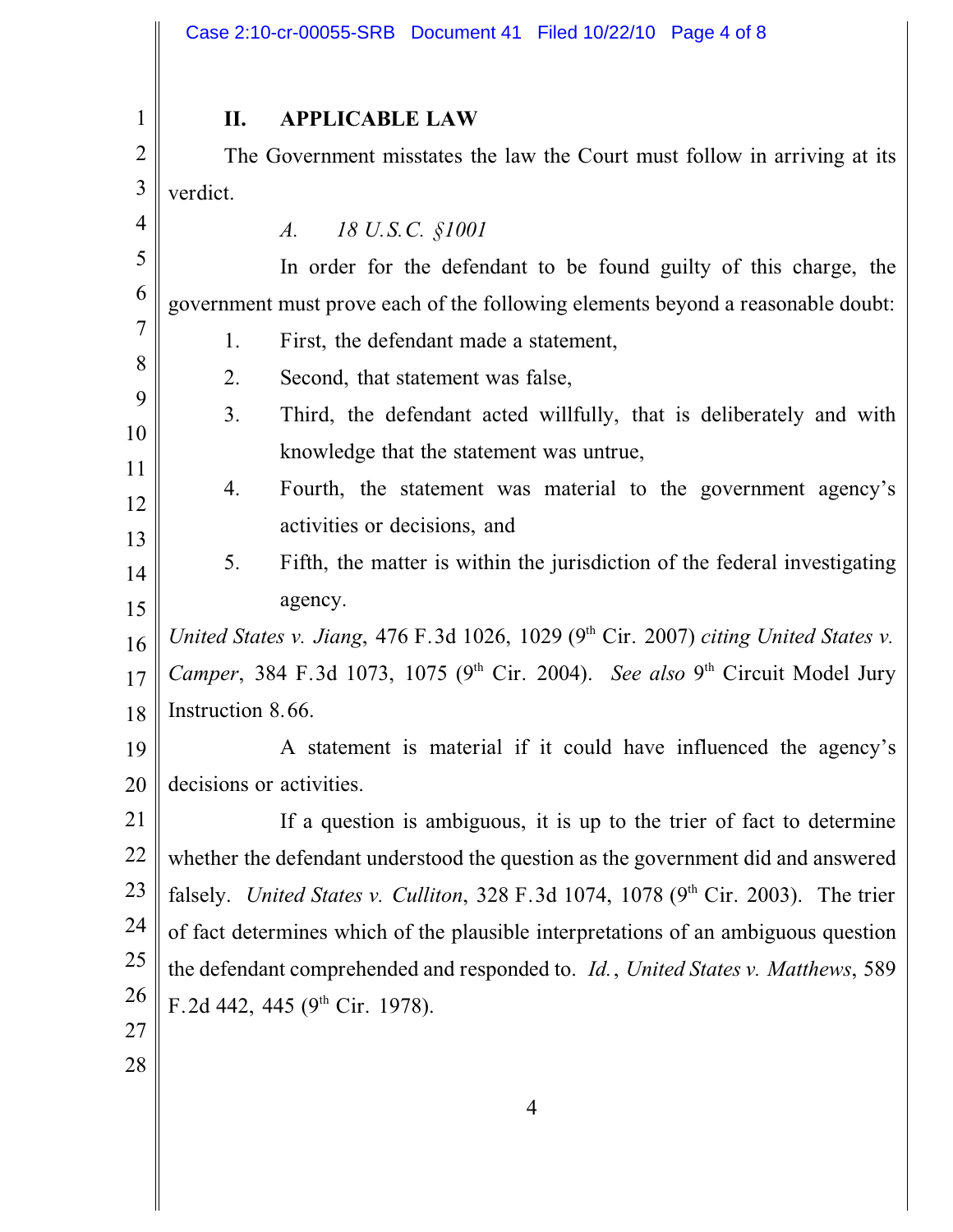1 2 3 Other courts have found that a defendant's intent to mislead the agency is required, simply being untrue or incorrect is not enough. *United States v. Lange*, 528 F.2d 1280 (1976).

4

5

6

7

## *2. International Terrorism and 18 U.S.C. § 2331*

The remainder of 18 U.S.C. §1001 states as follows: "[i]f the offense involves international or domestic terrorism (as defined in section 2331), imprisoned not more than 8 years, or both.

8 9 10 11 12 13 14 15 16 17 18 19 20 21 22 23 There is no controlling law in the  $9<sup>th</sup>$  Circuit as to what evidence the Government must show to prove that the false statement "involves international terrorism" in order to increase the maximum sentence to eight years and the applicable Guideline range from 0-6 months to 46-57 months in the case of an individual with no criminal history like Mr. Simpson. However, it is very clear that the Government must prove more than just an investigation into international terrorism for this part of the statute to apply. When interpreting a statute, if the plain meaning of the statute is unambiguous, that meaning is controlling and the Court of Appeals will not examine the legislative history as an aid to interpretation unless the legislative history clearly indicates that Congress meant something other than what it said. *Zuress v. Donley*, 606 F.3d. 1249 (9<sup>th</sup> Cir. 2010); *See also INS v. Cardoza-Fonseca*, 480 U.S. 421, 432 n. 12, 107 S.Ct. 1207, 1213, n. 12, 94 L.Ed.2d 434 (1987) (holding that when plain language appears to settle a question, only clearly expressed contrary intention in legislative history may overcome "strong presumption" that Congress expresses its intent through the language it chooses).

24 25 26 27 28 The plain language of the statute increases the maximum term of imprisonment to eight years "If the *offense* involves international or domestic terrorism (as defined in section 2331)." This statute is completely unambiguous. The statute clearly criminalizes a false statement that itself involves domestic or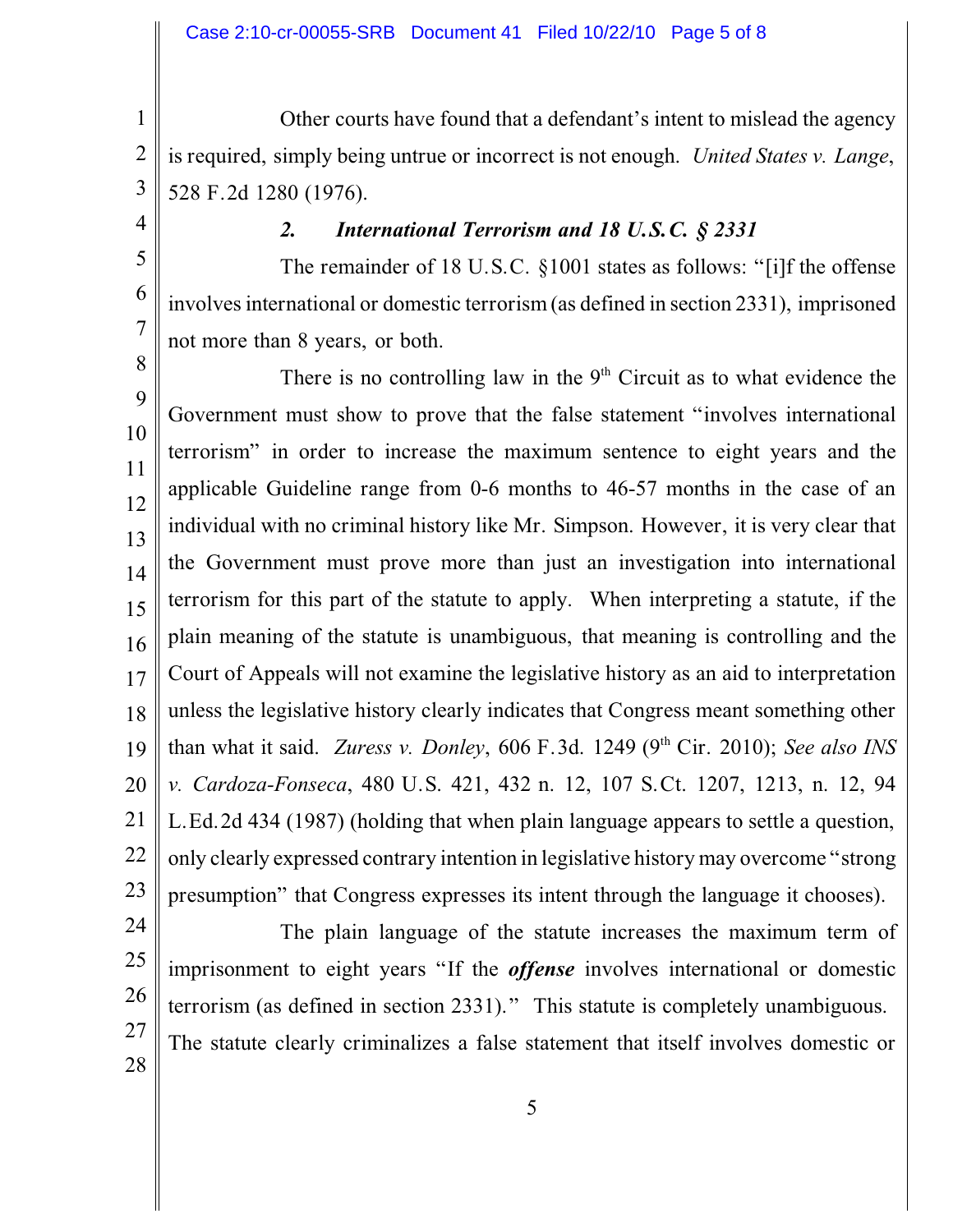1 2 3 international terrorism. Nowhere in the statute is even a suggestion that only an investigation involving terrorism is required. The Court should use the plain language of the statute when deciding Mr. Simpson's guilt or innocence.

In order to fulfill the statutory definition of "international terrorism," conduct must satisfy a three-prong test of the statute. 18 U.S.C. § 2331. The first prong is that the conduct must "involve violent acts or acts dangerous to human life that are a violation of the criminal laws of the United States or any State." 18 U.S.C. § 2331(1)(A). The second prong is that the violent or criminal activity "appears to be intended" to "intimidate" or "coerce" any civilian population or government. 18 U.S.C. § 2331(1)(B). The third prong requires that the activities "occur primarily" outside of the United States or "transcend boundaries in the means by which they are accomplished." 18 U.S.C. § 2331(1)(C)

14 15 16 17 18 19 20 21 "International terrorism," by definition, requires the investigation of activities that constitute crimes." *See United States v. Sarkissian*, 841 F.2d 959, 965 (9th Cir. 1988) (citing 50 U.S.C.  $\S$  1801(c)(1) (1988), the statute providing the definition of "international terrorism" under FISA, which included language substantially similar to the statutory definition of terrorism under 18 U.S.C. § 2331 (1)). Conduct could "involve" "violent acts," without the actual conduct being violent or criminal in nature. *Boim v. Quranic Literacy Institute<sup>1</sup>*, 291 F.3d 1000, 1009 (7th Cir. 2002). Because, taken literally, "involving violent acts" could

22

4

5

6

7

8

9

10

11

12

13

<sup>23</sup> 24 25 26 27 There were three 7th Circuit decisions involving the plaintiffs in *Boim. See Boim v. Quranic Literacy Institute* 1 (*Boim I)* 291 F.3d 1000 (7th Cir. 2002) (the defendants sought an interlocutory appeal to a 7th Cir. Panel, seeking to overturn a the district court's determination that providing financial assistance to a terrorist is an act of international terrorism. The 7th Circuit panel affirmed the district court's determination); Boim v. *Quranic Literacy Institute* (*Boim II*) 511 F.3d 707 (7th Cir. 2007) (after *Boim I*, the case resumed in district court, and the jury assessed jointly and severally liable for \$52 million in damages against all defendants. The damages were trebled and attorneys' fees added. In *Boim II, t*he defendants appealed the final judgment; the panel vacated the judgment and directed the district court to redetermine liability.); *Boim v. Holy Land Foundation* (*Boim III*) 549 F.3d 685 (7th Cir. 2008) (After *Boim II*, the plaintiff petitioned for a rehearing en banc; the full court granted the petition to

<sup>28</sup> consider the elements of the suit under 18 U.S.C. § 2333) in *Boim III.)*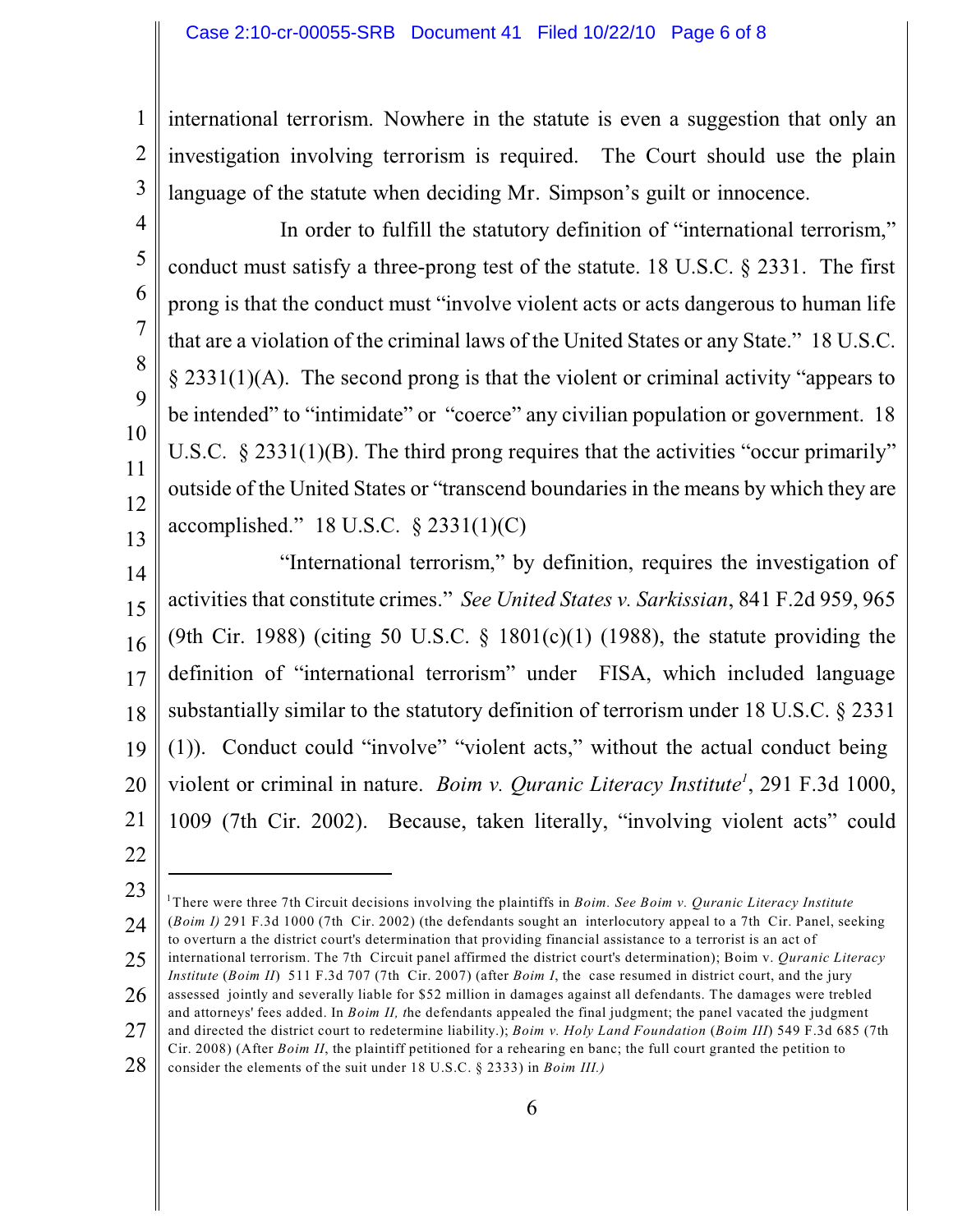1 2 3 4 "attribut[e] almost unlimited liability to any act that had some link to a terrorist act, Congress could not have meant to attach unlimited liability to even remote acts." *Id.*  Therefore, in order for conduct to fulfill the first prong of the statutory definition of "involving international terrorism," the conduct must be against the law. *Id*.

5 6 7 8 9 10 11 12 13 14 15 16 17 18 19 20 21 22 The District of Arizona has only prosecuted one other individual for a violation of this statute. The Defendant in that case, Akram Abdallah lied about participating in fundraising activities for a Specially Designated Terrorist organization (SDTO) by the name of Holy Land Foundation for Relief and Development (HLF). The evidence was unrefuted that Mr. Abdallah knew that HLF was an SDTO and also that he knew the organization was pending trial for crimes including providing material support to Hamas, a foreign terrorist investigation. In that case, Mr. Abdallah knowingly made a false statement and that false statement, that he had not helped raise funds for the SDTO, clearly involved international terrorism. Another case prosecuted under this statute is the case of Ahmad Afzali, an imam who was a confidential informant for the FBI and prosecuted in the Eastern District of New York. After being briefed by the FBI that they believed someone from his mosque was planning on blowing up the New York subway system, Mr. Afzali advised one of the suspects that he was being investigated by the FBI. When questioned later by the FBI, Mr. Afzali falsely stated that he had not tipped the suspect off to the FBI investigation. In that case, as in the case of Mr. Abdallah, the false statement clearly involved domestic terrorism.

Respectfully submitted: October 22, 2010.

23

24

25

26

27

28

JON M. SANDS Federal Public Defender

*/s/Kristina L. Sitton* TINA L. SITTON Asst. Federal Public Defender